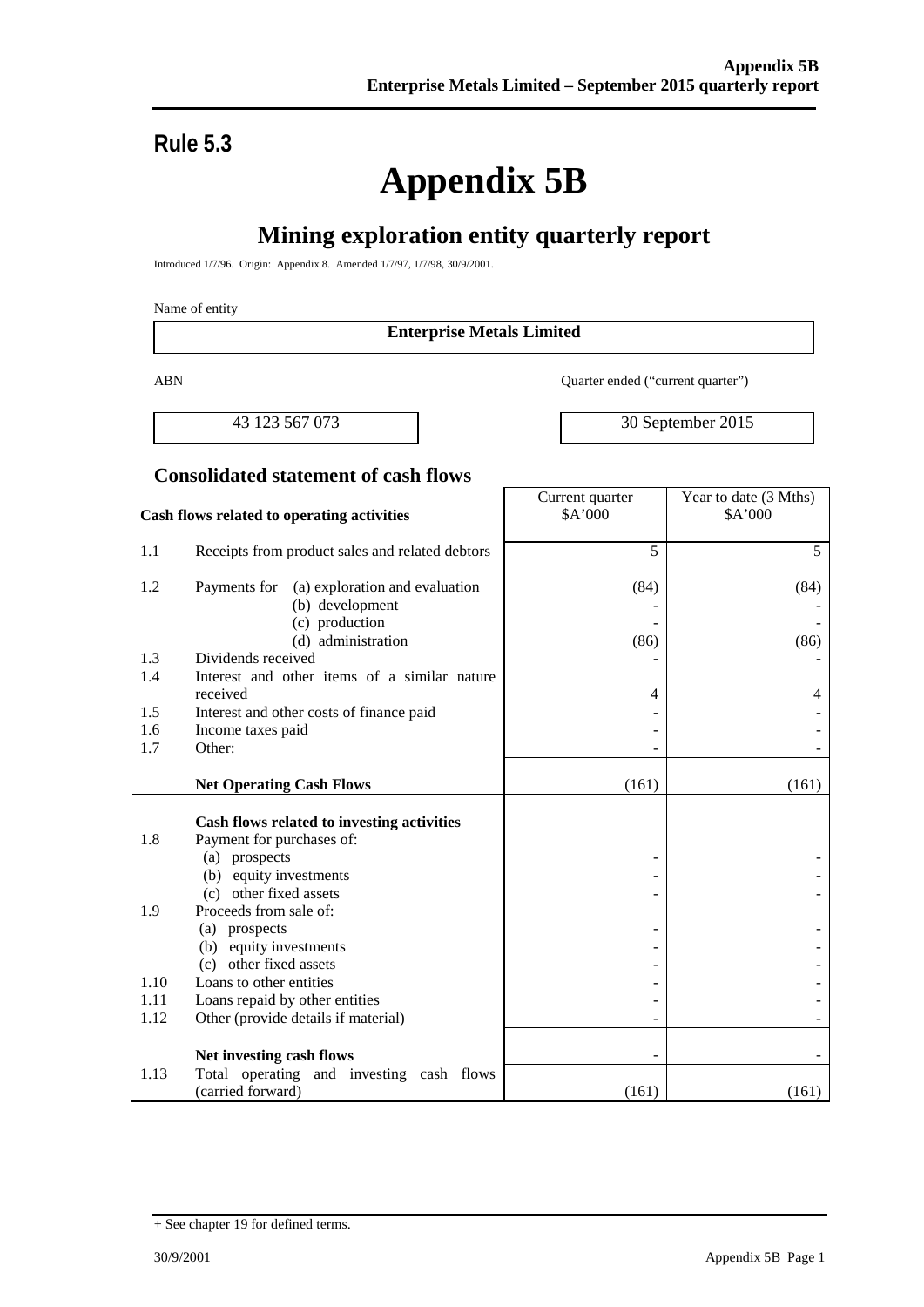| 1.13 | Total operating and investing cash flows   |       |       |
|------|--------------------------------------------|-------|-------|
|      | (brought forward)                          | (161) | (161) |
|      |                                            |       |       |
|      | Cash flows related to financing activities |       |       |
| 1.14 | Proceeds from issues of shares/options     | 666   | 666   |
| 1.15 | Proceeds from sale of forfeited shares     |       |       |
| 1.16 | Proceeds from borrowings                   | ۰     |       |
| 1.17 | Repayment of borrowings                    |       |       |
| 1.18 | Dividends paid                             |       |       |
| 1.19 | Other – Share issue costs                  | (24)  | (24)  |
|      |                                            |       |       |
|      | Net financing cash flows                   | 642   | 642   |
|      |                                            |       |       |
|      | Net increase (decrease) in cash held       | 481   | 481   |
|      |                                            |       |       |
| 1.20 | Cash at beginning of quarter/year to date  | 304   | 304   |
| 1.21 | Exchange rate adjustments to item 1.20     |       |       |
| 1.22 |                                            |       |       |
|      | Cash at end of quarter                     | 785   | 785   |

#### **Payments to directors of the entity and associates of the directors Payments to related entities of the entity and associates of the related entities**

|      |                                                                  | Current quarter<br>\$A'000 |
|------|------------------------------------------------------------------|----------------------------|
| 1.23 | Aggregate amount of payments to the parties included in item 1.2 |                            |
| 1.24 | Aggregate amount of loans to the parties included in item 1.10   |                            |

1.25 Explanation necessary for an understanding of the transactions \$55k paid to Directors for Director and Consulting Fees.

### **Non-cash financing and investing activities**

2.1 Details of financing and investing transactions which have had a material effect on consolidated assets and liabilities but did not involve cash flows N/A.

## 2.2 Details of outlays made by other entities to establish or increase their share in projects in which the reporting entity has an interest

#### N/A.

#### **Financing facilities available**

*Add notes as necessary for an understanding of the position.*

|                             | Amount available<br>A'000 | Amount used<br>A'000 |  |
|-----------------------------|---------------------------|----------------------|--|
| Loan facilities             | Nil                       | Nil                  |  |
| Credit standby arrangements | Nil                       | Nil                  |  |

<sup>+</sup> See chapter 19 for defined terms.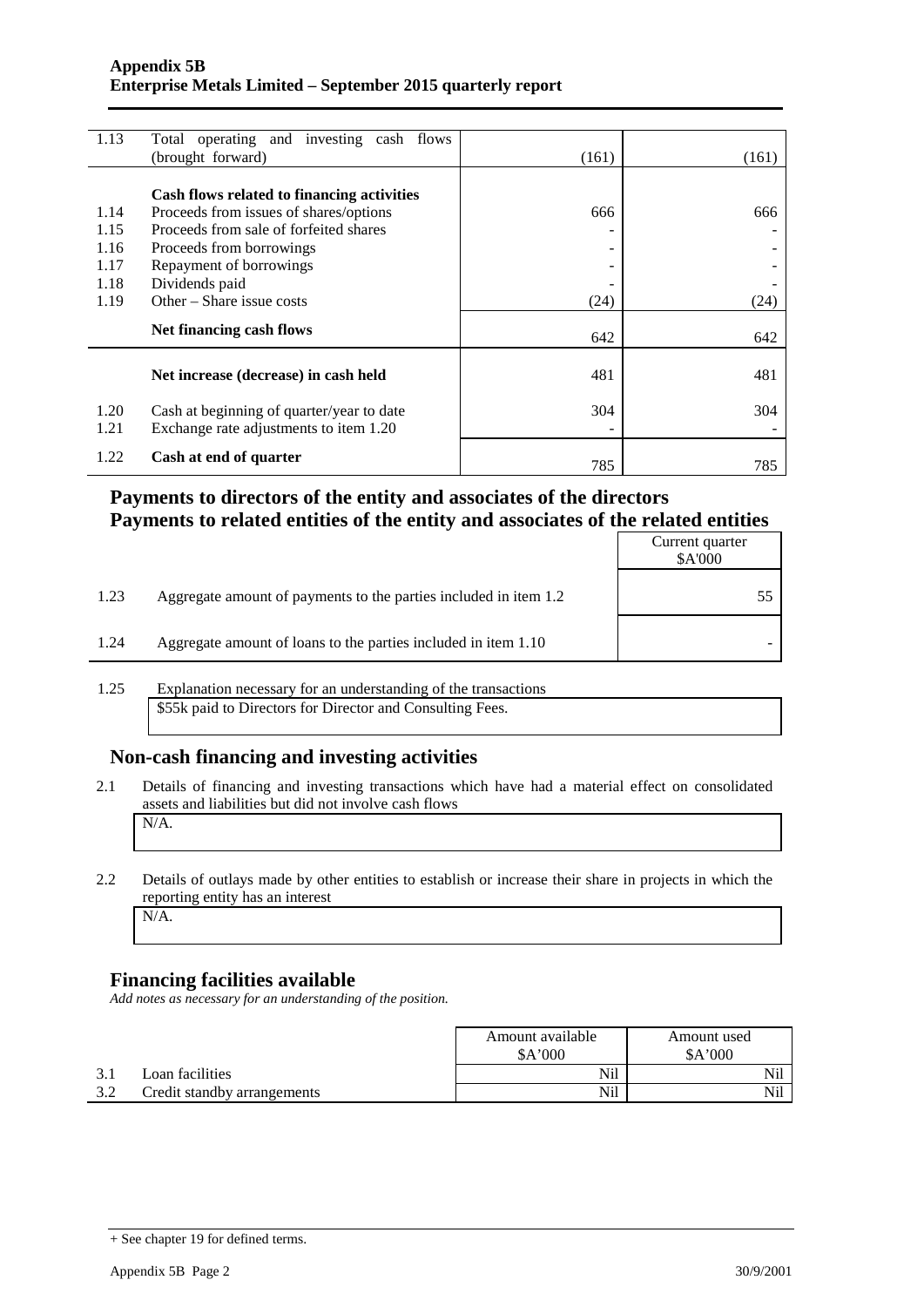#### **Estimated cash outflows for next quarter**

|     |                            | \$A'000 |
|-----|----------------------------|---------|
| 4.1 | Exploration and evaluation | 403     |
| 4.2 | Development                |         |
| 4.3 | Production                 |         |
| 4.4 | Administration             | 105     |
|     | <b>Total</b>               | 508     |

# **Reconciliation of cash**

|     | Reconciliation of cash at the end of the quarter (as<br>shown in the consolidated statement of cash flows) to<br>the related items in the accounts is as follows. | Current quarter<br>A'000 | Previous quarter<br>\$A'000 |  |
|-----|-------------------------------------------------------------------------------------------------------------------------------------------------------------------|--------------------------|-----------------------------|--|
| 5.1 | Cash on hand and at bank                                                                                                                                          | 760                      | 279                         |  |
| 5.2 | Deposits at call                                                                                                                                                  | 25                       | 25                          |  |
| 5.3 | Bank overdraft                                                                                                                                                    |                          |                             |  |
| 5.4 | Other (provide details)                                                                                                                                           |                          |                             |  |
|     | Total: cash at end of quarter (item 1.22)                                                                                                                         | 785                      | 304                         |  |

#### **Changes in interests in mining tenements**

| 6.1 | <b>Interests in mining</b><br><b>tenements</b><br>relinquished, reduced | <b>Tenement</b><br>reference | <b>Nature of interest</b><br>(note(2)) | Interest at<br>beginning<br>of quarter        | <b>Interest at</b><br>end of<br>quarter |
|-----|-------------------------------------------------------------------------|------------------------------|----------------------------------------|-----------------------------------------------|-----------------------------------------|
|     | or lapsed                                                               |                              |                                        |                                               |                                         |
|     | Surrendered                                                             | E37/1075                     | Granted                                | 100%                                          | 0%                                      |
|     | Surrendered                                                             | E37/926                      | Granted                                | 100%                                          | 0%                                      |
|     | Surrendered                                                             | E37/939                      | Granted                                | 100%                                          | 0%                                      |
|     | Surrendered                                                             | E36/834                      | Granted                                | 100%                                          | 0%                                      |
|     | Surrendered                                                             | E36/835                      | Granted                                | 100%                                          | 0%                                      |
|     | Surrendered                                                             | E63/1448                     | Granted                                | 100%                                          | 0%                                      |
|     | <b>Application Withdrawn</b>                                            | E37/1207                     | Application                            | 100%                                          | 0%                                      |
|     | <b>Application Withdrawn</b>                                            | E69/3331                     | Application                            | 100%                                          | 0%                                      |
|     | <b>Application Withdrawn</b>                                            | E52/3150                     | Application                            | 100%                                          | 0%                                      |
|     | <b>Application Withdrawn</b>                                            | E59/2095                     | Application                            | 100%                                          | 0%                                      |
|     |                                                                         |                              |                                        |                                               |                                         |
| 6.2 | <b>Interests in mining</b><br>tenements acquired                        | Tenement<br>reference        | <b>Current Registered Holder;</b>      | <b>Interest at</b><br>beginning<br>of quarter | Interest at<br>end of<br>quarter        |
|     | Nil                                                                     |                              |                                        |                                               |                                         |
|     |                                                                         |                              |                                        |                                               |                                         |

<sup>+</sup> See chapter 19 for defined terms.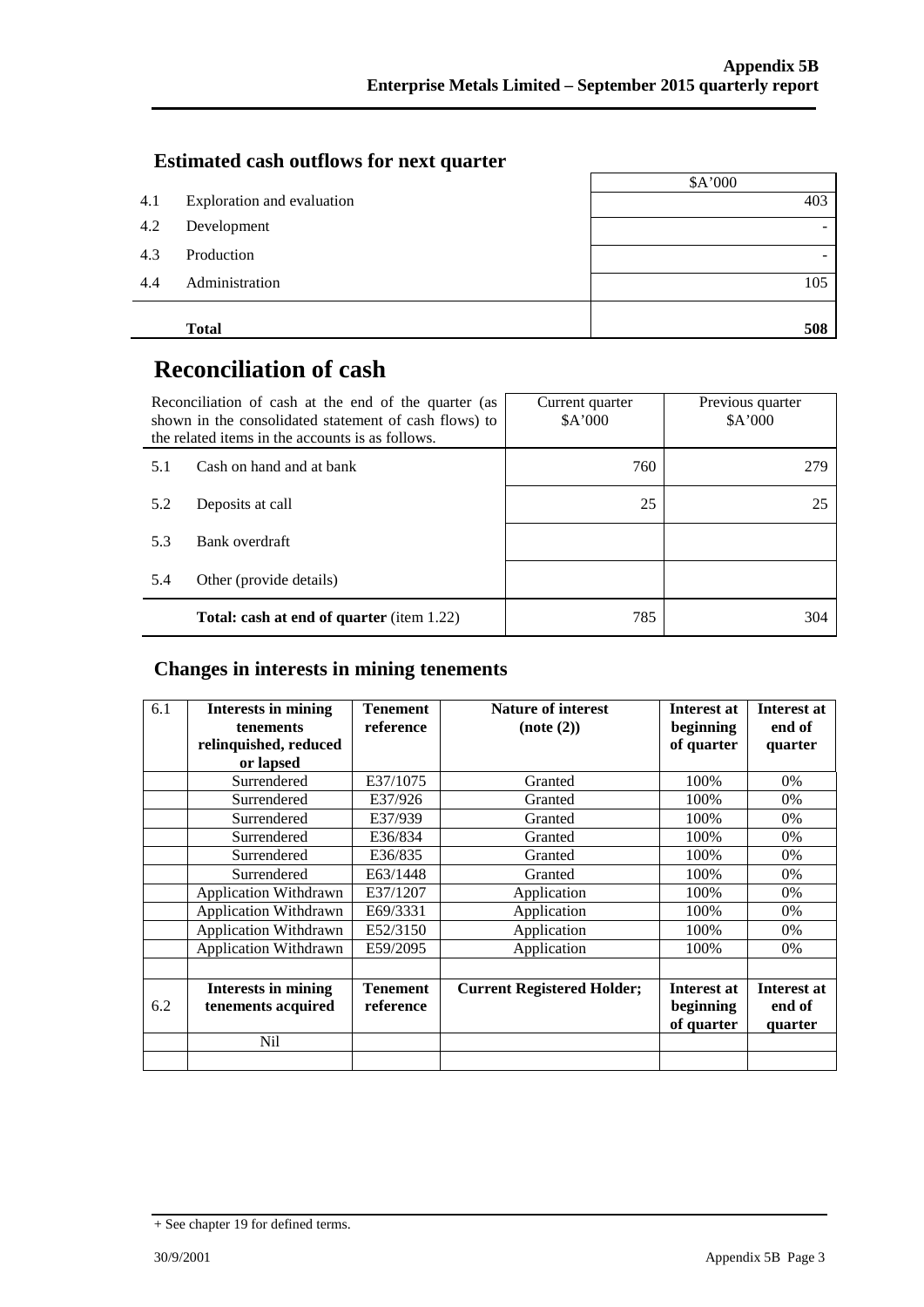#### **Issued and quoted securities at end of current quarter**

*Description includes rate of interest and any redemption or conversion rights together with prices and dates.*

|      |                                                                                                                                              | Total number             | Number quoted | Issue price             | Amount paid up                   |
|------|----------------------------------------------------------------------------------------------------------------------------------------------|--------------------------|---------------|-------------------------|----------------------------------|
|      |                                                                                                                                              |                          |               | per security<br>(cents) | per security (cents)             |
| 7.1  | Preference <sup>+</sup> securities<br>(description)                                                                                          |                          |               |                         |                                  |
| 7.2  |                                                                                                                                              |                          |               |                         |                                  |
|      | Changes during quarter                                                                                                                       |                          |               |                         |                                  |
| 7.3  | <sup>+</sup> Ordinary securities                                                                                                             | 294,685,247              | 294,685,247   |                         |                                  |
| 7.4  | Changes during quarter<br>(a) Increases through issues<br>Placement 11 August 2015<br>(b) Decreases through returns<br>of capital, buy-backs | 20,176,971               | 20,176,971    | 3.3 cents               | 3.3 cents                        |
| 7.5  | $\overline{+}$ Convertible debt securities<br>(description)                                                                                  |                          |               |                         |                                  |
| 7.6  | Changes during quarter                                                                                                                       |                          |               |                         |                                  |
| 7.7  | <b>Options</b> (description and<br>conversion factor)                                                                                        |                          |               | Exercise<br>price       | Expiry date                      |
|      |                                                                                                                                              | 16,662,500<br>12,000,000 |               | 8 cents<br>10 cents     | 30 November 2016<br>15 June 2016 |
|      |                                                                                                                                              | 2,000,000                |               | 5 cents                 | 10 August 2017                   |
| 7.8  | Issued during quarter                                                                                                                        |                          |               |                         |                                  |
|      |                                                                                                                                              | 2,000,000                | -             | 5 cents                 | 10 August 2017                   |
| 7.9  | Exercised during quarter                                                                                                                     |                          |               |                         |                                  |
| 7.10 | Expired/Lapsed during quarter                                                                                                                | 7,600,000                |               | 14.9 cents              | 11 September 2015                |
| 7.11 | <b>Debentures</b><br>(totals only)                                                                                                           |                          |               |                         |                                  |
| 7.12 | <b>Unsecured notes (totals only)</b>                                                                                                         |                          |               |                         |                                  |

<sup>+</sup> See chapter 19 for defined terms.